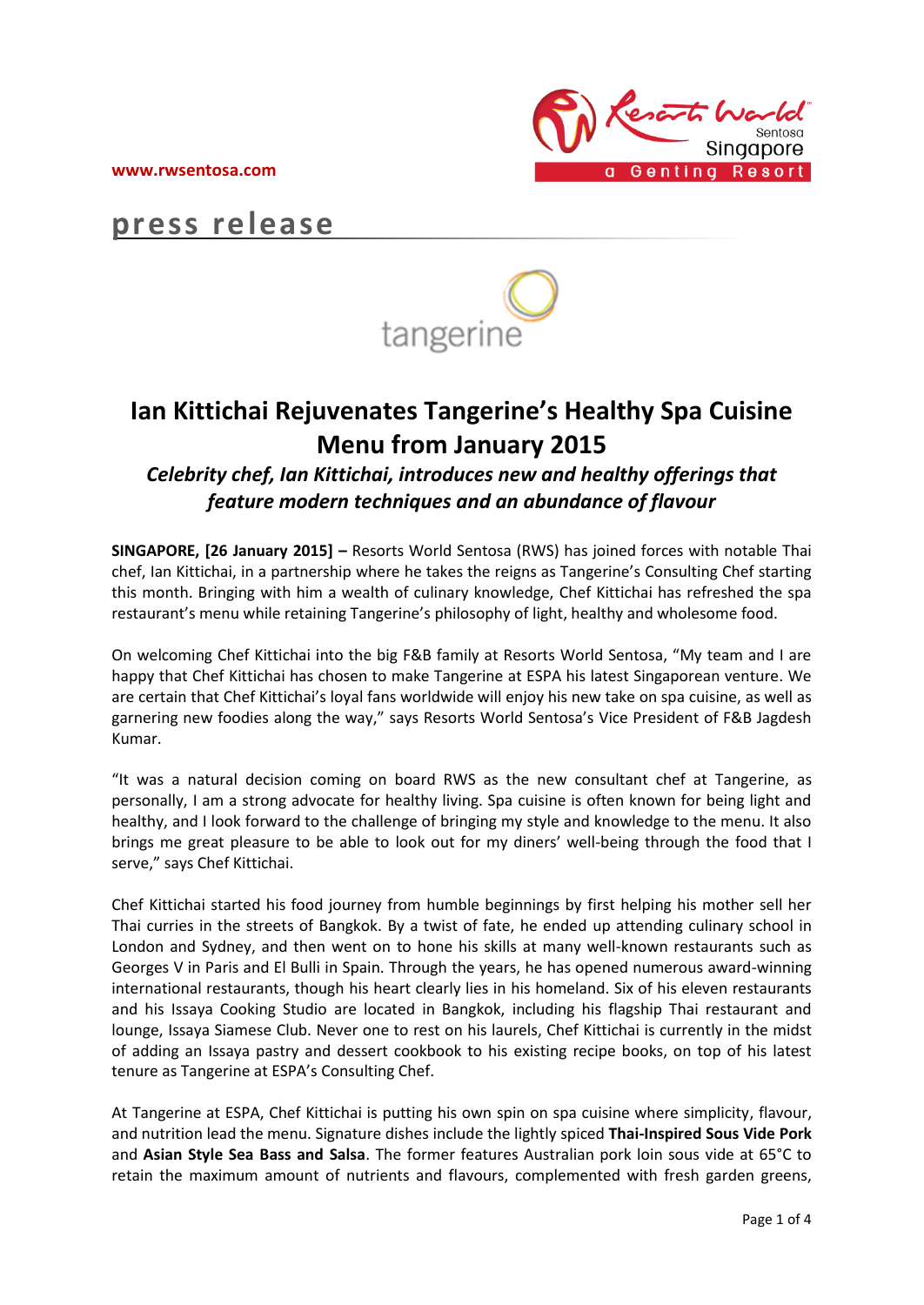young broccoli leaves and micro cress which are high in antioxidants and beta carotene. The comforting fish dish on the other hand, features a lightly pan fried Sea Bass atop a bed of sautéed Napa cabbage, and is served with an Asian style salsa and lime chili sauce for a tangy, spicy surprise.

Diners can look out for the light, juicy and nourishing **Tangerine Chicken Roulade**, which consists of a sous vide free-range chicken breast accompanied with sautéed bell pepper, fibre-rich lily bulb and white onion in an invigorating Thai Mandarin sauce. For those who believe healthy eating means abstaining from sweets high in sugar, Chef Kittichai's **Guilt-Free Chocolate Mousse** will disprove the notion. The gluten-free dessert is a deconstructed interpretation of a Black Forest cake, which uses a 70 percent dark chocolate mousse concoction and melt-in-your-mouth silky bean curd. Dressed in a cherry sauce with blueberries rich in antioxidants, this dish will please all healthy food lovers without compromising on flavour.

Nestled amidst tropical landscaping and a lush reflection pool in the tranquil spa environment of ESPA at RWS, Tangerine seats 60 people and boasts a bright and airy dining space. The décor is bathed in soothing earthy hues and dotted with bold splashes of citrus colours, evoking a relaxing and calming atmosphere by bringing the outside serene natural garden indoors.

Located within ESPA at RWS, Tangerine is part of the facility's mission to introduce an all-rounded concept of wellness in nutrition and health. Designed for total relaxation and rejuvenation, the spa grounds are spread across 10,000 square metres of manicured landscaped gardens, pools and ponds to create an oasis away from hectic life in the city. ESPA at RWS also offers customised day retreats that feature wellness, fitness, spa and beauty programmes designed by highly skilled wellness experts to create award-winning treatments for guests. Hence, spa-goers at ESPA at RWS will be treated to a completely immersive experience to revitalise their mind, body and soul.

Tangerine at ESPA is open daily for lunch and dinner from 10.00am to 10.00pm (last order at 9.30pm).

For reservations and enquiries, please call 6577 6688.

-End-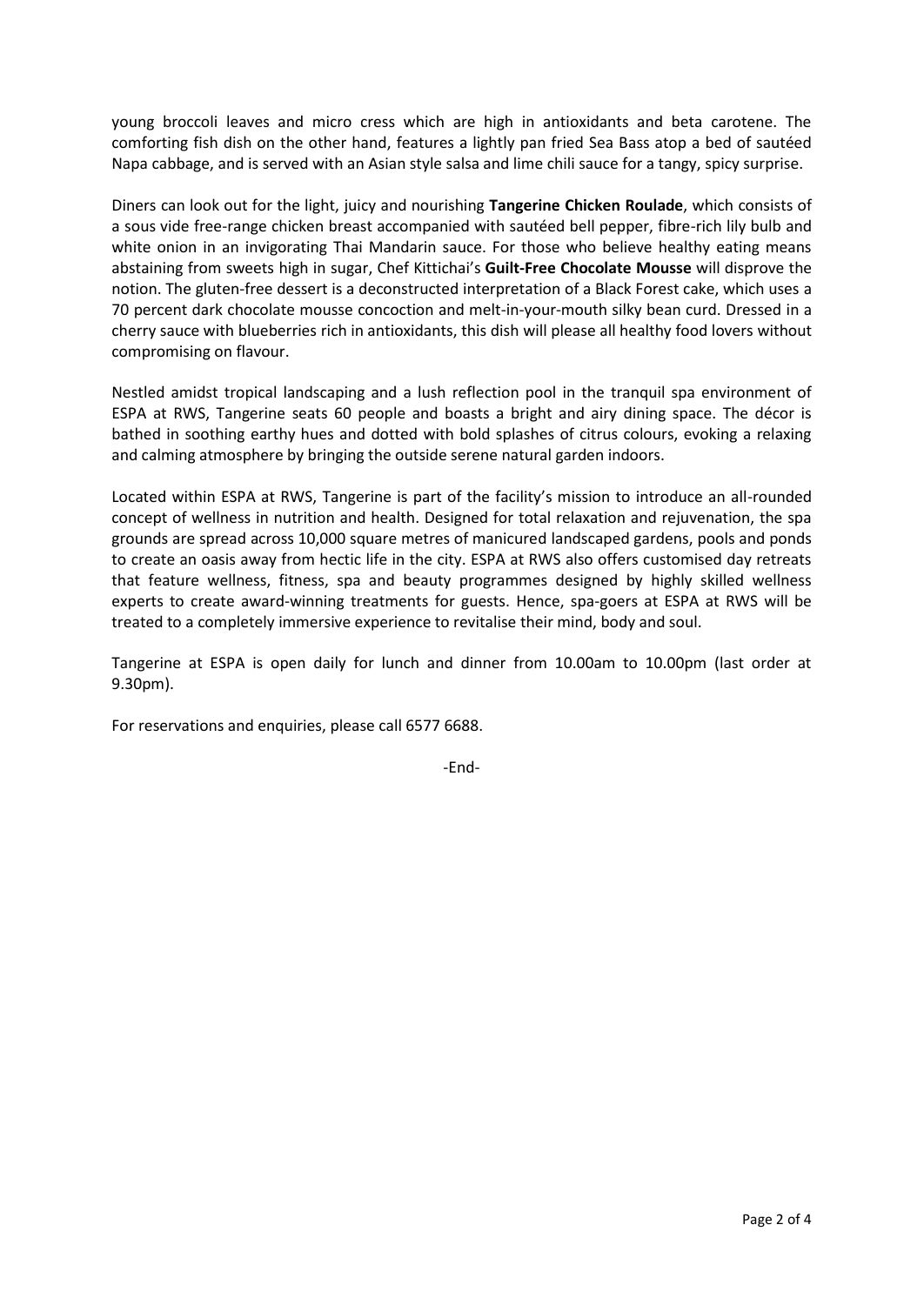### **ABOUT RESORTS WORLD SENTOSA**

Resorts World Sentosa (RWS), Asia's ultimate destination resort, is located on Singapore's resort island of Sentosa. Spanning 49 hectares, the resort opened in January 2010. RWS is home to two mega attractions - the region's first-and-only Universal Studios theme park and the Marine Life Park, which comprises the S.E.A. Aquarium (one of the world's largest aquariums) and Adventure Cove Waterpark. Other attractions include a Maritime Experiential Museum, an award-winning destination spa, a casino, six unique hotels, the Resorts World Convention Centre, celebrity chef restaurants, and specialty retail outlets. The resort also offers worldclass entertainment, from original resident productions to concerts and public shows such as the Crane Dance and the Lake of Dreams. RWS has been named "Best Integrated Resort" since 2011 for four consecutive years at the TTG Travel Awards which recognises the best of Asia-Pacific's travel industry.

RWS is wholly owned by Genting Singapore, a company of the Genting Group. For more information, please visi[t www.rwsentosa.com.](http://www.rwsentosa.com/)

**1** /ResortsWorldatSentosa **@** @rwsentosa **Www.rwsentosblog.com** 

## **DINING AT RESORTS WORLD SENTOSA**

Within the span of four years, many of RWS restaurants have garnered multiple awards and climbed the ranks of notable restaurant guides. These include:

Best Dining Experience Award, Singapore Experience Awards 2014 - Joël Robuchon Restaurant G Restaurant Award of Excellence 2014 - Joël Robuchon Restaurant and L'Atelier de Joël Robuchon Bocuse d'Or Asia Pacific Competition 2014 (Second place) - Chef Yew Eng Tong, Ocean Restaurant by Cat Cora

Asiaone People's Choice Award 2013, Top 3 Hawkers - Malaysian Food Street Ah Mei Hokkien Prawn Mee

Asia's 50 Best Restaurants 2013 - L'Atelier de Joël Robuchon

### **MEDIA CONTACTS**

### **Resorts World Sentosa**

Lavinia Cheng / Danny Cham Tel: + 65 6577 9725 / +65 6577 9758 Mobile: +65 9238 2962 / +65 9696 9128 [lavinia.cheng@RWSentosa.com](mailto:lavinia.cheng@RWSentosa.com) / [danny.cham@RWSentosa.com](mailto:danny.cham@RWSentosa.com)

**ATE Integrated Communications (for Resorts World Sentosa)** Cheryl Ho / Charmaine Fong Tel: +65 6592 0549 / +65 6592 0548 +65 9626 4989 / +65 8117 5016 [cheryl.ho@ate.bz](mailto:cheryl.ho@ate.bz) [/ charmaine@ate.bz](mailto:charmaine@ate.bz)